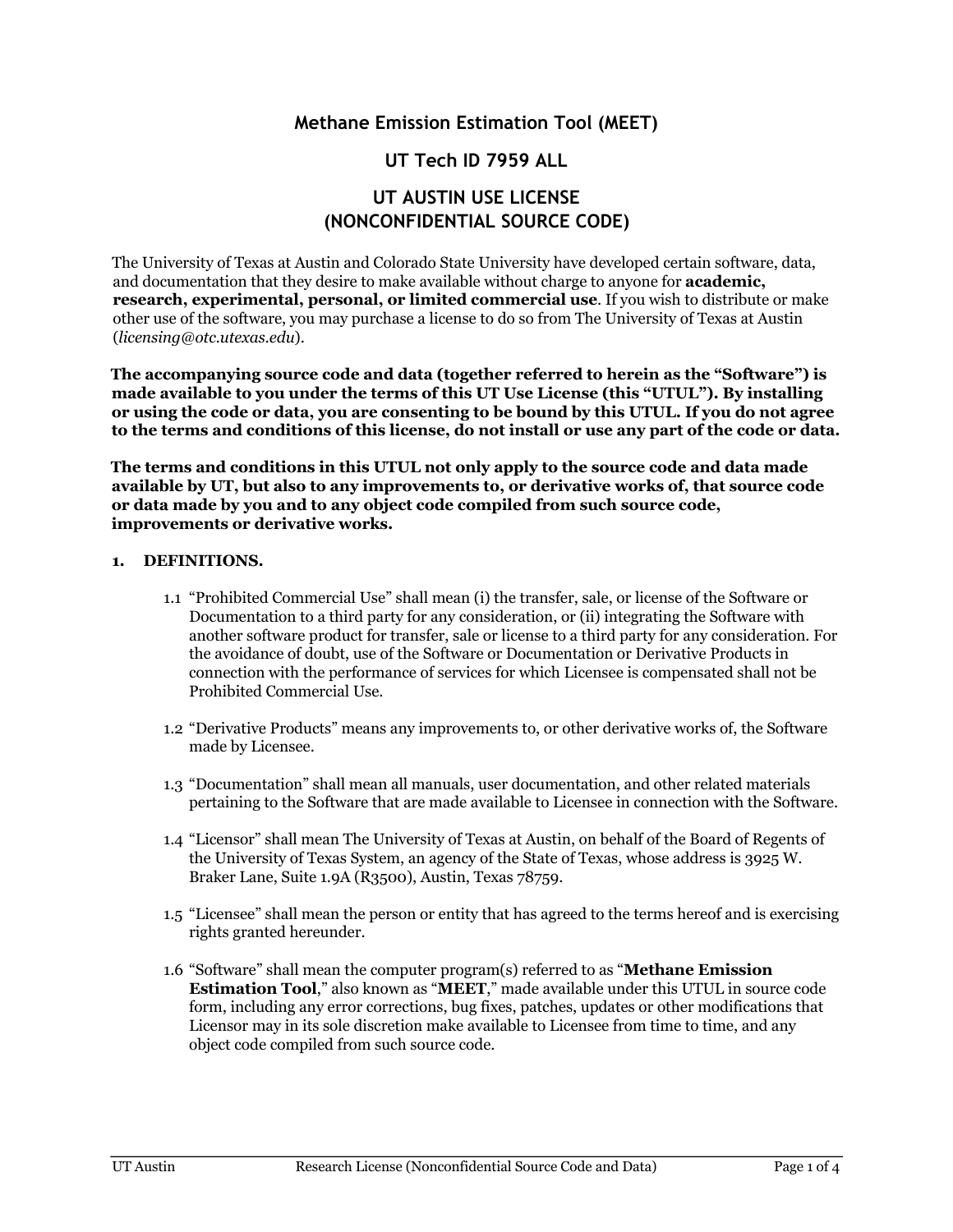#### **2. GRANT OF RIGHTS.**

Subject to the terms and conditions hereunder, Licensor hereby grants to Licensee a worldwide, non-transferable, non-exclusive license to (a) install, use and reproduce the Software for academic, research, experimental, personal, and commercial use (but specifically excluding Prohibited Commercial Use); (b) use and modify the Software to create Derivative Products, subject to Section 3.2; and (c) use the Documentation, if any, solely in connection with Licensee's authorized use of the Software.

# **3. RESTRICTIONS; COVENANTS.**

- 3.1 Licensee may not: (a) sub-license or otherwise transfer rights to the Software (or any portion thereof) or the Documentation, but may convey copies of the Software or Documentation in accordance with Section 4.1, below; (b) use the Software (or any portion thereof) or Documentation for Prohibited Commercial Use, or for any other use except as described in Section 2; or (c) remove any product identification, copyright, proprietary notices or labels from the Software and Documentation. This UTUL confers no rights upon Licensee except those expressly granted herein.
- 3.2 Licensee hereby agrees that its use of the Derivative Products will be subject to all of the same terms, conditions, restrictions and limitations on use imposed on the Software under this UTUL.
- 3.3 Some data were provided by Alberta Energy Regulator (AER) and are used by permission. Some data were provided by Railroad Commission of Texas (RRC) and were used by permission. The reproduction of those data here are not an official version of the AER or RRC materials. Neither AER or RRC are affiliated with Licensor. Use of these data does not constitute an endorsement by either AER or RRC.

# **4. PROTECTION OF SOFTWARE.**

- 4.1 Conveyance.Licensee may convey copies of the Software or Documentation, in any medium, provided that Licensee complies with Section 4.2, below, and informs all recipients that use of the Software and Documentation is subject to the terms of the UTUL.
- 4.2 Proprietary Notices. Licensee shall maintain and place on any copy of Software or Documentation that it reproduces all notices as are authorized and/or required hereunder. Licensee shall include a copy of this UTUL and the following notice, on each copy of the Software and Documentation. Such license and notice shall be embedded in each copy of the Software, in the video screen display, on the physical medium embodying the Software copy and on any Documentation:

Copyright © 2022, The University of Texas at Austin and Colorado State University. All rights reserved. LICENSOR EXPRESSLY DISCLAIMS ANY AND ALL WARRANTIES CONCERNING THIS SOFTWARE, DATA AND DOCUMENTATION, INCLUDING ANY WARRANTIES OF MERCHANTABILITY, FITNESS FOR ANY PARTICULAR PURPOSE, NONINFRINGEMENT AND WARRANTIES OF PERFORMANCE, AND ANY WARRANTY THAT MIGHT OTHERWISE ARISE FROM COURSE OF DEALING OR USAGE OF TRADE. NO WARRANTY IS EITHER EXPRESS OR IMPLIED WITH RESPECT TO THE USE OF THE SOFTWARE, DATA OR DOCUMENTATION. Under no circumstances shall Licensor be liable for incidental, special, indirect, direct or consequential damages or loss of profits, interruption of business, or related expenses which may arise from use of Software, Data or Documentation, including but not limited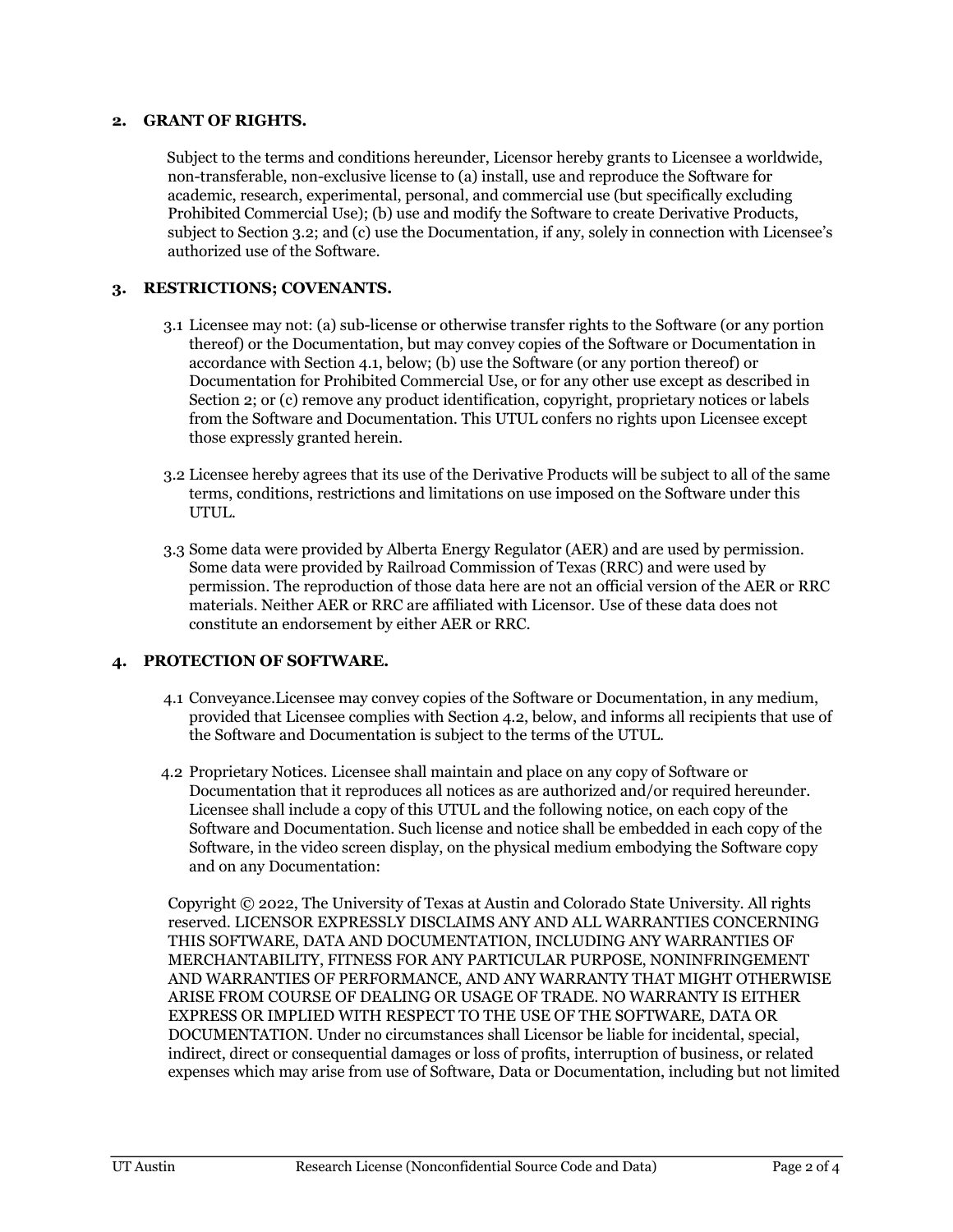to those resulting from defects in Software, Data and/or Documentation, or loss or inaccuracy of data of any kind.

# **5. WARRANTIES.**

- 5.1 Disclaimer of Warranties. TO THE EXTENT PERMITTED BY APPLICABLE LAW, THE SOFTWARE AND DOCUMENTATION ARE BEING PROVIDED ON AN "AS IS" BASIS WITHOUT ANY WARRANTIES OF ANY KIND RESPECTING THE SOFTWARE OR DOCUMENTATION, EITHER EXPRESS OR IMPLIED, INCLUDING BUT NOT LIMITED TO ANY WARRANTY OF DESIGN, MERCHANTABILITY, FITNESS FOR A PARTICULAR PURPOSE, OR NON-INFRINGEMENT.
- 5.2 Limitation of Liability. UNDER NO CIRCUMSTANCES UNLESS REQUIRED BY APPLICABLE LAW SHALL LICENSOR BE LIABLE FOR INCIDENTAL, SPECIAL, INDIRECT, DIRECT OR CONSEQUENTIAL DAMAGES OR LOSS OF PROFITS, INTERRUPTION OF BUSINESS, OR RELATED EXPENSES WHICH MAY ARISE AS A RESULT OF THIS LICENSE OR OUT OF THE USE OR ATTEMPT OF USE OF SOFTWARE OR DOCUMENTATION INCLUDING BUT NOT LIMITED TO THOSE RESULTING FROM DEFECTS IN SOFTWARE AND/OR DOCUMENTATION, OR LOSS OR INACCURACY OF DATA OF ANY KIND. THE FOREGOING EXCLUSIONS AND LIMITATIONS WILL APPLY TO ALL CLAIMS AND ACTIONS OF ANY KIND, WHETHER BASED ON CONTRACT, TORT (INCLUDING, WITHOUT LIMITATION, NEGLIGENCE), OR ANY OTHER GROUNDS.

# **6. INDEMNIFICATION.**

Licensee shall indemnify, defend and hold harmless Licensor, the University of Texas System, Colorado State University, the Colorado State University System, their Regents (or Board of Governors), and their officers, agents and employees from and against any claims, demands, or causes of action whatsoever caused by, or arising out of, or resulting from, the exercise or practice of the license granted hereunder by Licensee, its officers, employees, agents or representatives.

#### **7. TERMINATION.**

If Licensee breaches this UTUL, Licensee's right to use the Software and Documentation will terminate immediately without notice, but all provisions of this UTUL except Section 2 will survive termination and continue in effect. Upon termination, Licensee must destroy all copies of the Software and Documentation.

#### **8. GOVERNING LAW; JURISDICTION AND VENUE.**

The validity, interpretation, construction and performance of this UTUL shall be governed by the laws of the State of Texas. The Texas state courts of Travis County, Texas (or, if there is exclusive federal jurisdiction, the United States District Court for the Western District of Texas) shall have exclusive jurisdiction and venue over any dispute arising out of this UTUL, and Licensee consents to the jurisdiction of such courts. Application of the United Nations Convention on Contracts for the International Sale of Goods is expressly excluded.

# **9. EXPORT CONTROLS.**

This license is subject to all applicable export restrictions. Licensee must comply with all export and import laws and restrictions and regulations of any United States or foreign agency or authority relating to the Software and its use.